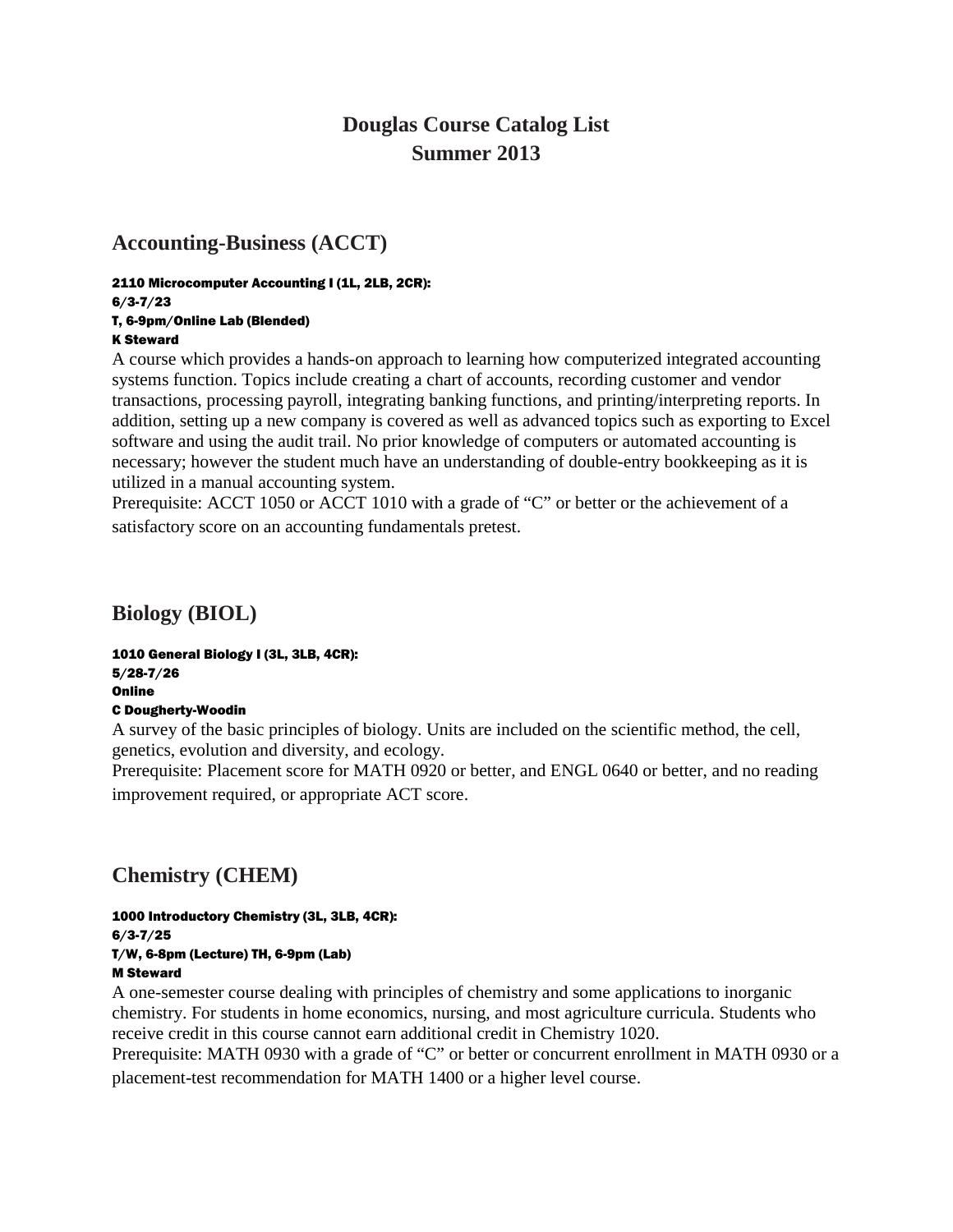# **Communication and Mass Media (CO/M)**

## 1030 Interpersonal Communication (3L, 3CR):

6/3-7/3 **Online** 

### J Hansen

Introduction to oral communication in interpersonal group and audience situations. Brief survey of communication rhetoric, principles, and techniques.

# **Education-Early Childhood (EDEC)**

## 1020 Introduction to Early Childhood Education (3L, 3CR):

6/3-7/12 **Online** 

## C Steinbock

This course is designed to introduce students to the study of early childhood education— preschool through the primary grades. The student will study the types, objectives and philosophies of various early childhood programs. The course addresses a wide range of issues related to young children and their education through lectures, discussion and observation.

# **English (ENGL)**

0640 Writing Skills (3L, 3CR): 6/3-7/25 M-TH, 11:15am-12:30pm T Griffin

Instruction, reading, and writing practice in the organization of short compositions. Review of sentence elements and of usage as necessary. This course may be used as a preparatory course for students who plan to enroll in English 1010.

Prerequisite: Appropriate score on the placement examination or ENGL 0630 with a grade of "C" or better.

#### 1010 English I Composition (3L, 3CR): 6/3-7/12 **Online** C Shoults

Instruction, reading, and writing practice in the fundamentals of composition, including essay assignments such as expository, argumentative, persuasive, comparison and contrast, analysis, and research papers.

Prerequisite: ENGL 0640 with a grade of "C" or better or appropriate score on placement exam.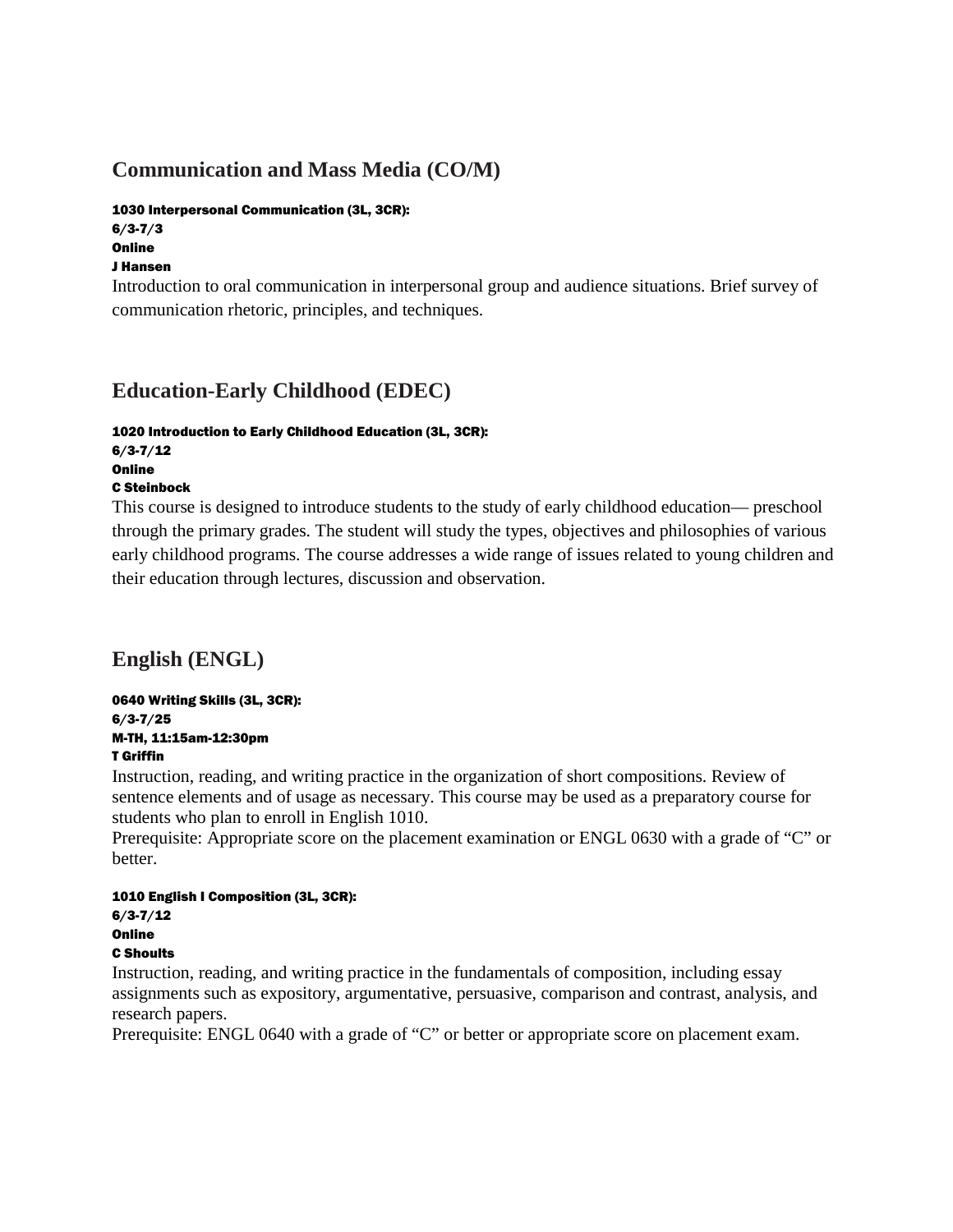#### 1020 English II (3L, 3CR): 6/3-7/25 M-TH, 11:15am-12:30pm D Rademacher

An introductory study of literature in its varied forms such as poetry, drama, short fiction, novels, and literary nonfiction. Several composition assignments requiring students to write about literary works.

Prerequisite: ENGL 1010 with a grade of "C" or better.

# **Human Development (HMDV)**

#### 1000 College Studies (1L, 1CR): 6/3-7/12 Online

D Banville

This course is designed as a general orientation and a transition to college for all new students and all transfer students who have less than thirty semester hours. This course will enable the student to explore and understand the whole college environment, to identify and utilize campus resources (programs and other courses) that will enhance his/her academic experience. The course will assist the student to begin to develop short and long term academic and career goals. The course will assist the student to identify community resources which will also enhance his/her academic experience.

### 2000 Sophomore Project (3L, 3CR):

6/4-7/26

### **Online**

### D McQueen

This course is designed to be an interdisciplinary approach to library research and the I-Search paper, providing students with a variety of research skills and methods. It will stress the APA/MLA documentation style. Emphasis will be placed on critical thinking and analysis. Passing the course with a grade of "C" or better satisfies the Outcomes Assessment activity for Interdisciplinary Studies majors.

Prerequisite: English 1010 with a grade of "C" or better.

# **Instructional Technology-Education (ITEC)**

### 2360 Teaching With Technology (1 or 3CR):

5/28-7/12 **Online** 

## C Steinbock

This course provides an introduction to effective utilization and integration of information technology with classroom instruction. Topics will include: hardware, software, integrated applications, grade books, Internet, world wide web, e-mail, educational media and evaluation, and educational issues regarding information technology.

Contact hours vary depending on credit hours.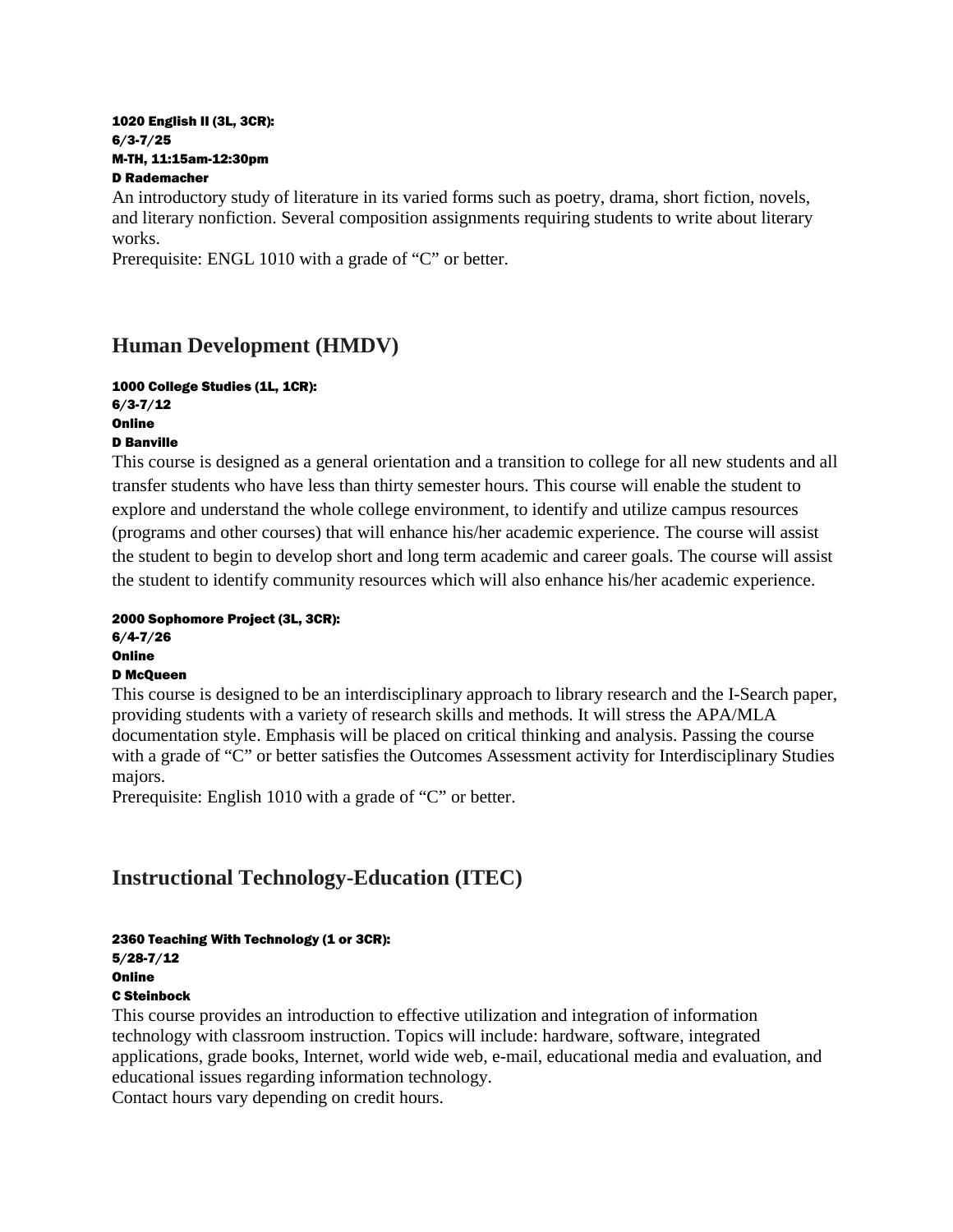# **Mathematics (MATH)**

0900 Pre-algebra Arithmetic (3L, 3CR): 6/3-7/25 M-TH, 10-11:15am T Griffin

This course is designed for those who are weak in basic skills, those who require a review of the fundamentals, and those who desire a chance to develop their self-confidence in mathematics. This course is a comprehensive study of arithmetic including such topics as operations on whole numbers, primes, fractions, decimals, ratio and proportion, and percents, as well as the use of formulas and introductory algebra skills including the use of a scientific calculator.

Prerequisite: Appropriate score on mathematics placement exam or consent of instructor.

### 0920 Elementary Algebra (4L, 4CR):

| $5/20 - 7/26$   | $6/3 - 7/25$ |
|-----------------|--------------|
| Online          | T, TH 5-7pm  |
| <b>R</b> DeWitt | Staff        |

This is a one-semester beginning course in algebra. Basic concepts of algebra will be studied, including real numbers, linear, quadratic, and rational equations, with emphasis placed on solving "word" or "story" problems.

Prerequisite: A grade of "C" or better in BADM 1005, MATH 0900, or MATH 1515 or appropriate score on math placement exam within one year prior to registering for the course, or consent of instructor.

#### 0930 Intermediate Algebra (4L, 4CR):

5/20-7/26 **Online** R DeWitt

Basic techniques and skills of algebra with applications. Topics include solving linear equations and inequalities, quadratic equations, rational expressions, factoring, exponents, graphing of linear equations and conic sections, and an introduction to functions and logarithms.

Prerequisite: MATH 0920 with a grade of "C" or better, or appropriate score on mathematics placement exam within one year prior to registering for the course or consent of instructor.

# **PE Activity-Physical & Health Education (PEAC)**

#### 1008 Lifetime Sports (2LB, 1CR): 6/3-7/24 W, 1-2pm + Lab K Pexton

Students receive a brief introduction to individual and dual sports. Approximately two weeks (4 class periods) will be spent on each of the following: archery, badminton, bowling, golf, horseshoes, racquetball, table tennis, and tennis.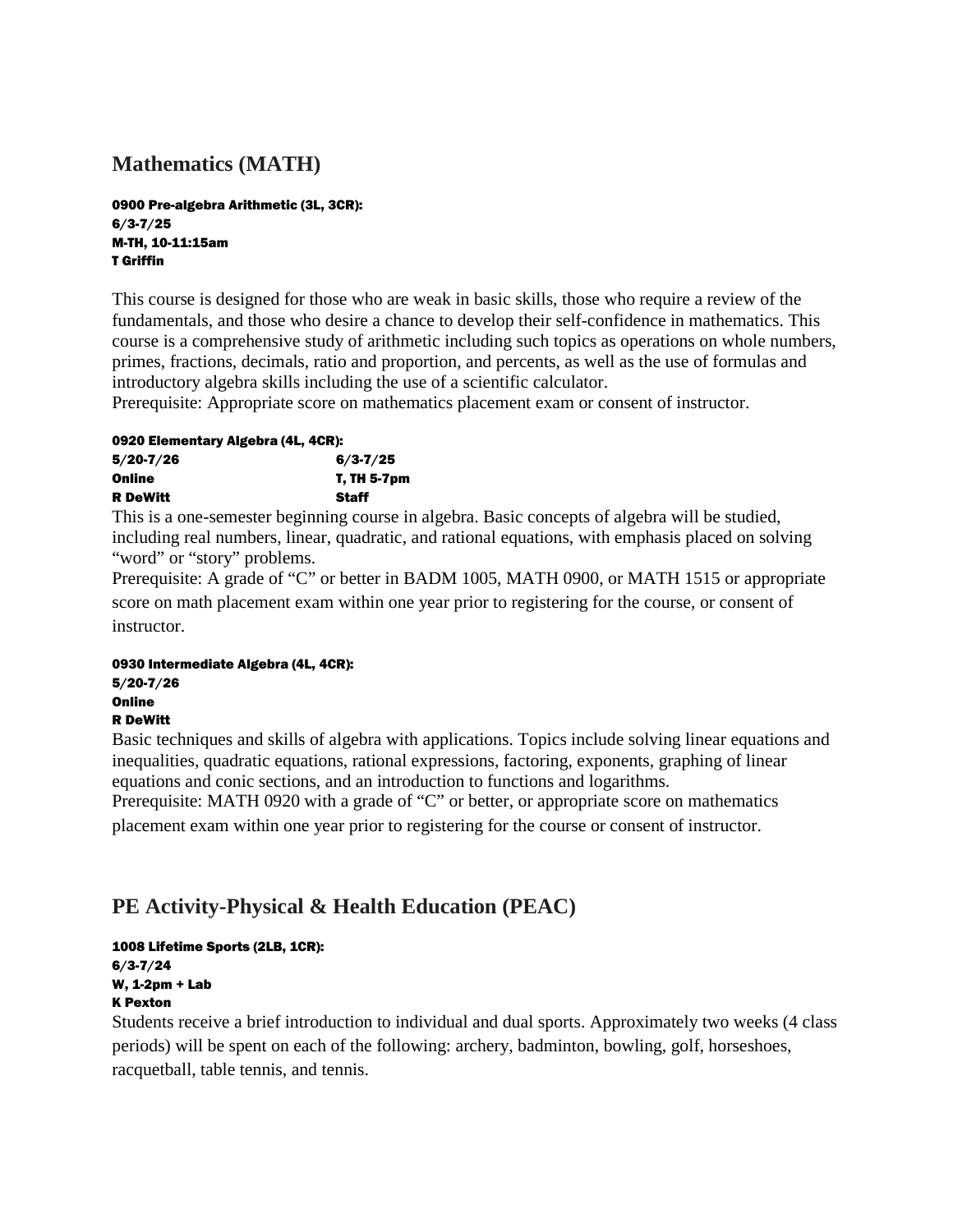#### 1020 Fitness and Conditioning (2LB, 1CR):

6/3-7/26 IND

### A Saunders

Students will evaluate their physical condition relative to cardiovascular endurance, strength, and flexibility. An individualized training program will be developed to improve and/or maintain these aspects of fitness based upon the student's desire.

Concurrent enrollment in PEAC 1032, 1033, 1034, 1035, 1036, 1271, 1273, 1291 is not allowed.

### 1032 Aerobic Conditioning I/Fitness Center (2LB, 1CR):

6/3-7/26

#### IND

## A Saunders

This course is designed for individuals interested in improving total fitness through an aerobic based conditioning program. Orientation for the course will include screening, individual fitness assessments, and individualized exercise prescriptions based upon the student's goals. Weight training equipment, bicycle ergometers, treadmills, a rowing machine, elliptical trainers, and other aerobic equipment will be used to improve cardiorespiratory fitness. Concurrent enrollment in Physical Education 2000 is highly recommended, but not required.

Prerequisite: **Students enrolling for a grade must attend an orientation. Students enrolling for an audit, must sign the course waiver upon registration, but need not attend an orientation.**  Concurrent enrollment in PEAC 1020, 1033, 1034, 1035, 1036, 1271, 1273, 1291 is not allowed

### 1271 Weight Loss Conditioning (1L, 2LB, 1CR):

6/3-7/23

# T, 1-2pm

## K Pexton

Exercise and dietary modifications will be combined in the weight loss course. One classroom session will be held per week and will include information on nutrition, diet analysis, and eating behavior modification, as they relate to weight control and weight loss. Individual weight loss goals will be established for each student. In addition, an individualized exercise program utilizing the Eastern Wyoming Fitness Center will be developed for each student. Students are expected to follow the exercise program in the Fitness Center by working out a minimum of 2 days per week and/or a maximum of 6 days per week.

Concurrent enrollment in PEAC 1020, 1032, 1033, 1034, 1035, 1036, 1273, 1291 is not allowed.

## 1273 Heavy Resistance Conditioning (2LB, 1CR) (Max 2):

## 6/3-7/26

## IND

## A Saunders

A basic strength training program designed for students interested in developing muscular strength and size. An individualized weight program will be developed for each student in accordance with his/her goal. Students will meet in the Fitness Center, and under the supervision and direction of an instructor, proceed through their individualized programs.

Concurrent enrollment in PEAC 1020, 1032, 1033, 1034, 1035, 1036, 1271, 1273, 1291 is not allowed.